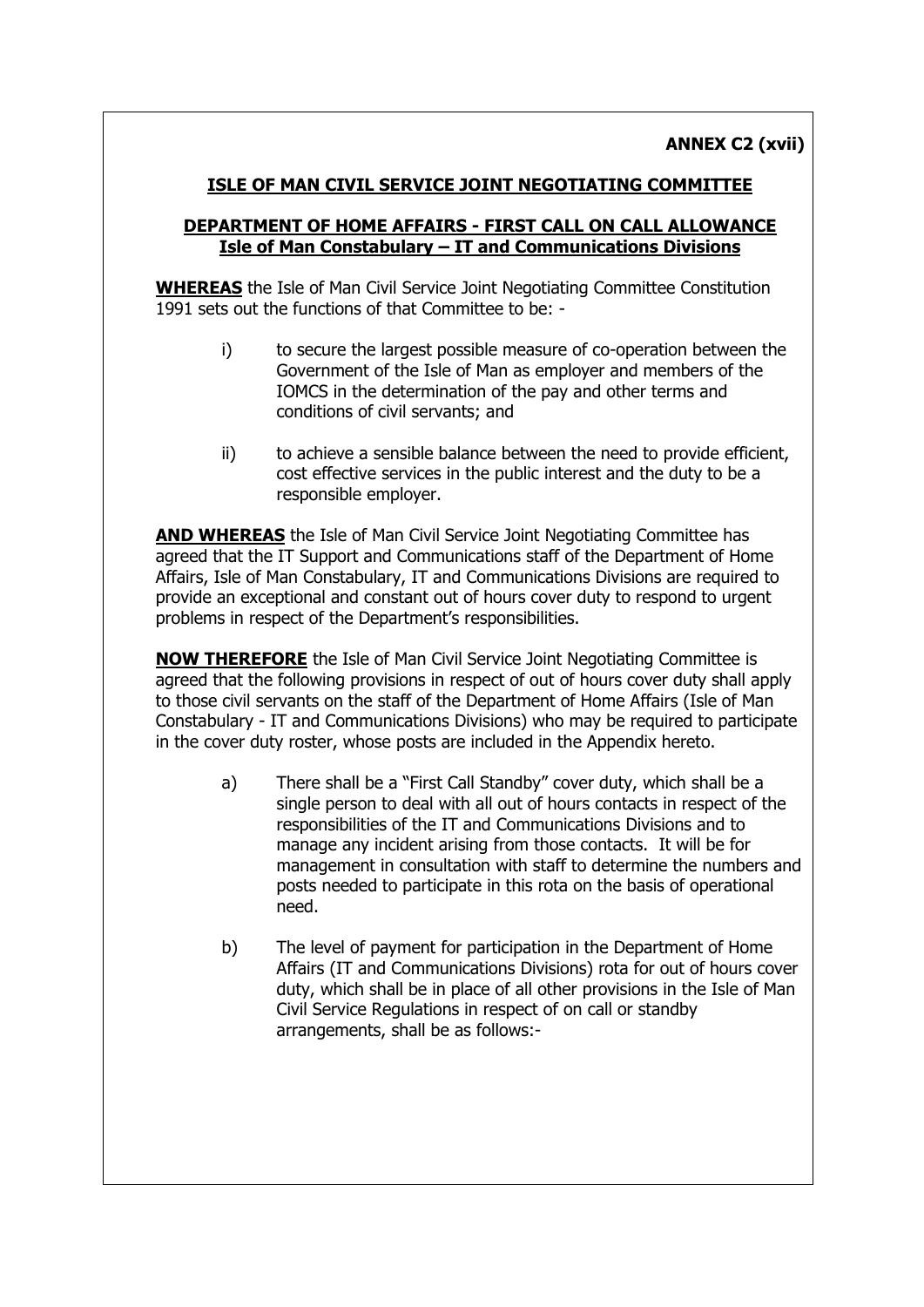|                                                 |       |                                   |  | <b>First Call On Call</b>                                                                                                                                                                                                 |
|-------------------------------------------------|-------|-----------------------------------|--|---------------------------------------------------------------------------------------------------------------------------------------------------------------------------------------------------------------------------|
| Weekday standby payment                         |       |                                   |  | £16.22                                                                                                                                                                                                                    |
| (Monday to Friday inclusive                     |       |                                   |  |                                                                                                                                                                                                                           |
| Weekend standby payment                         |       |                                   |  | £64.88                                                                                                                                                                                                                    |
| Public Holiday standby payment                  |       |                                   |  | £64.88                                                                                                                                                                                                                    |
| Normal payment for a full week rota             |       |                                   |  | £210.86                                                                                                                                                                                                                   |
| Above rates apply with effect from 1 April 2012 |       |                                   |  |                                                                                                                                                                                                                           |
| <b>NOTE:</b>                                    |       |                                   |  |                                                                                                                                                                                                                           |
| $(i)$ $(i)$                                     |       | Weekday standby payment           |  | cover duty operates for<br>period between normal<br>close of business and<br>normal opening for<br>business on the following<br>day. This includes Friday<br>from close of business to<br>the start of Saturday<br>cover. |
| (ii)                                            | (ii)  | Weekend standby payment           |  | a full 24 hr period on a<br>Saturday or a Sunday<br>(through to opening for<br>business on a Monday<br>morning for Sunday<br>payment).                                                                                    |
|                                                 | (iii) | Public Holiday standby<br>payment |  | includes 'Bank' holiday or<br>'Privilege' holiday.                                                                                                                                                                        |